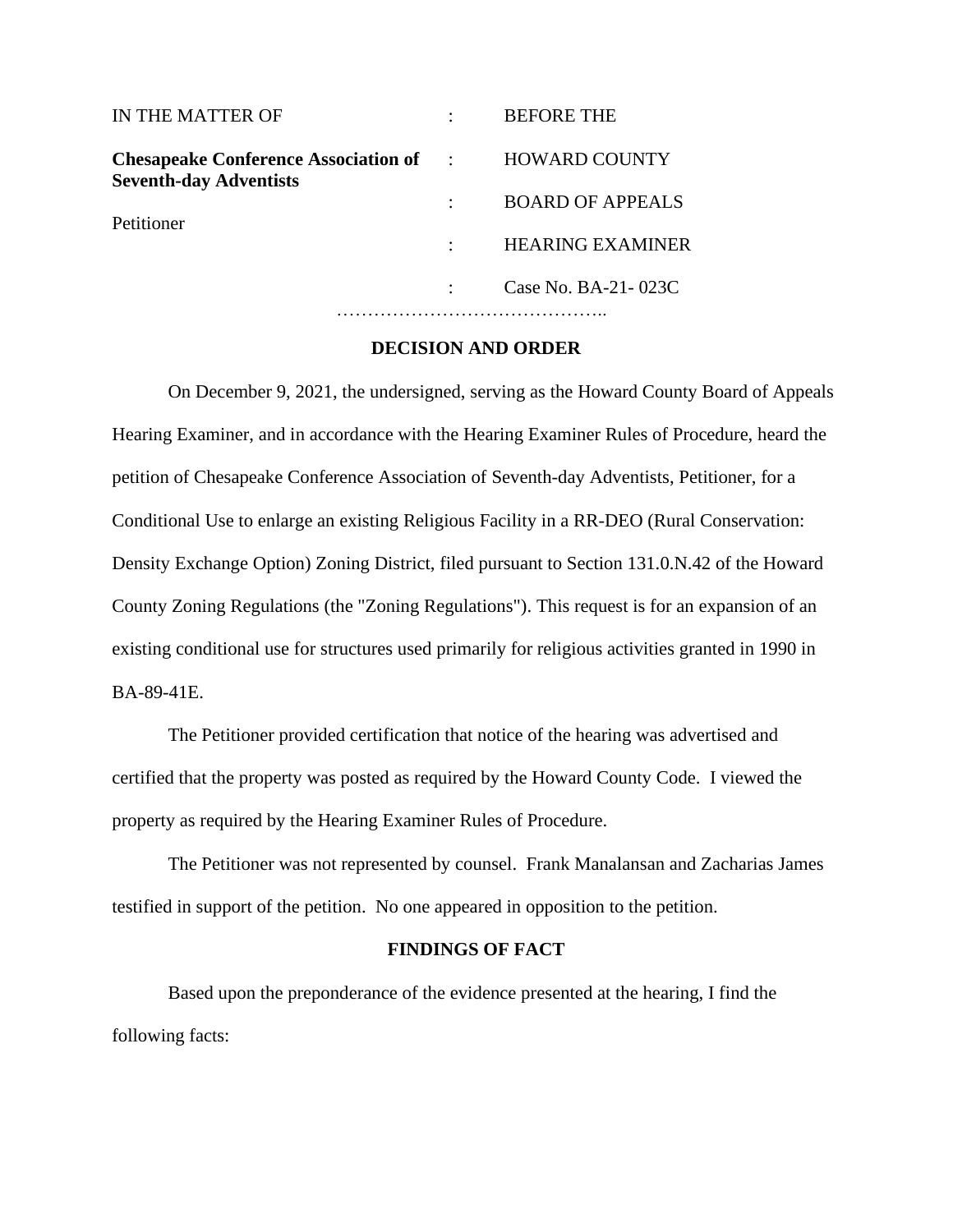A. **Property**. The subject property, known as 12350 Hall Shop Road, Highland, Maryland, is referenced on Tax Map 40; Grid 6; Parcel 165 (the "Property"). The Property, which consists of 17.5 acres and is trapezoid in shape, is zoned RR-DEO and is the site of an existing religious facility. The southwest portion contains approximately 2.2 acres of forest in which a stream and floodplain are located. The site rises from an elevation of 466 feet at the northwest corner to 484 feet at the driveway entrance to Hall Shop Road.

B. **Vicinal properties**. To the north, south, east and west are RR-DEO zoned parcels improved by single-family detached dwellings.

C. **Roads**. Hall Shop Road has two lanes plus a westbound right-turn lane for the church driveway within a 52-foot right-of-way. The speed limit is 35 miles per hour. In 2018, the State Highway traffic count was 1361 Average Annual Daily Trips on Hall Shop Road.

D. **Water and Sewer Service**. The property is located outside the Metropolitan Area and Public Service Area and is served by private well and septic.

E. **General Plan**. The Property is designated Low Density Development on the Designated Place Types Map of PlanHoward 2030. Hall Shop Road is a major collector.

F. **Zoning History**. In **BA-89-41E**, the Board of Appeals on April 24, 1990, granted Valley Brook Community Church a special exception for a religious facility.

G. **Proposal.** The Petitioner proposes to enlarge the existing religious facility by constructing a separate 2,720 square foot multipurpose building for various activities relating to the approved use. Meetings with 25 to 40 attendees will occur on Friday and Saturday evenings twice per month. The new building would replace a mobile structure currently being used for these purposes.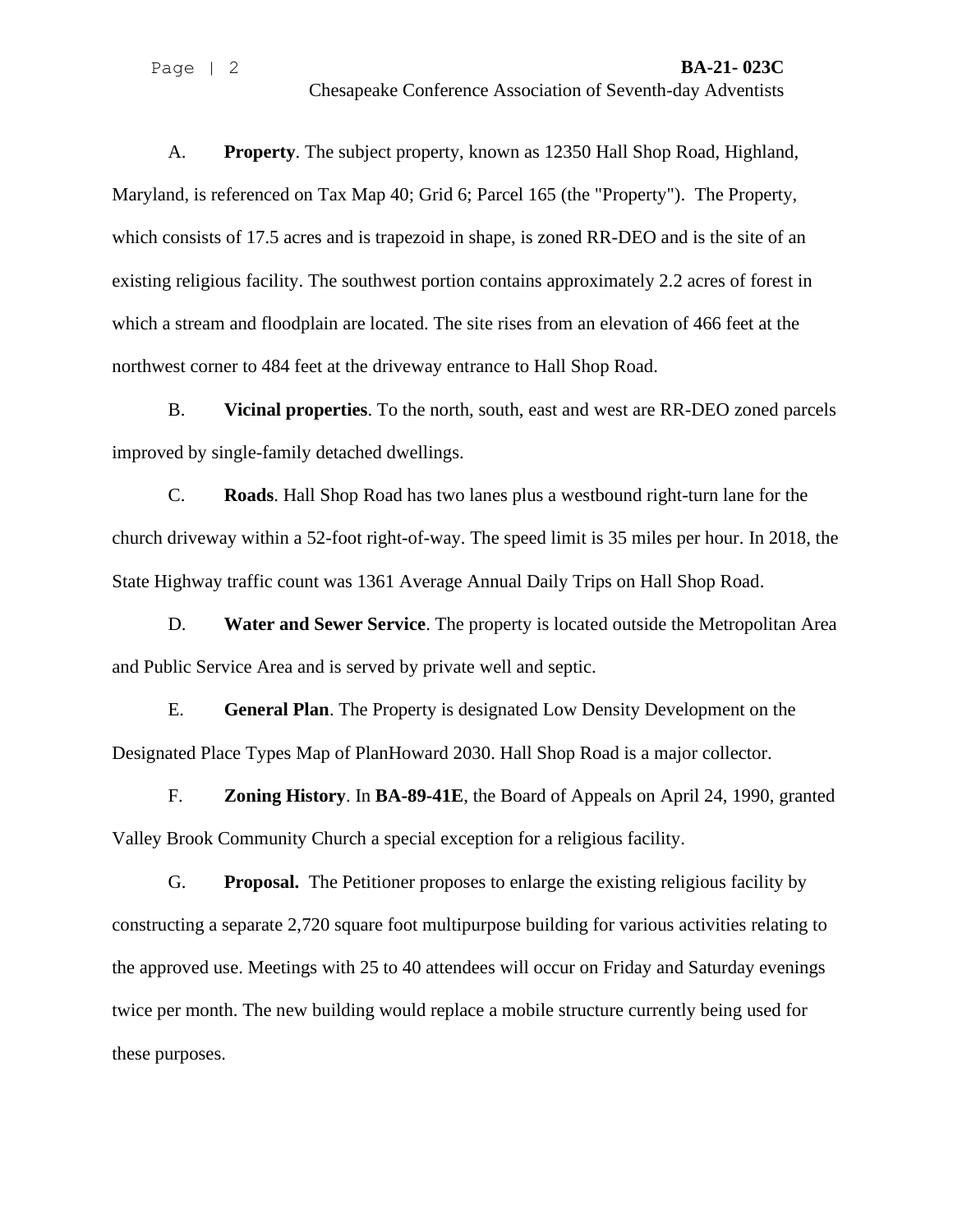# **CONCLUSIONS OF LAW**

Based upon the foregoing Findings of Fact, I conclude as follows:

#### **General Criteria for Conditional Uses (Section 131.0.B of the Howard County**

**Zoning Regulations).**

**1. The proposed Conditional Use plan will be in harmony with the land uses and policies in the Howard County General Plan which can be related to the proposed use.**

PlanHoward 2030 policies are not directly related to Conditional Use requests for

Religious Facilities. However, religious facilities are generally compatible with both residential

and commercial areas and in particular with the land uses in the RR zoning district.

*Thus, the proposed use will be in harmony with the Howard County General Plan and* 

*PlanHoward 2030.*

**2. The nature and intensity of the use, the size of the site in relation to the use, and the location of the site with respect to streets giving access to the site are such that the overall intensity and scale of the use(s) are appropriate for the site.**

The current facility was approved in 1990 and the Petitioner proposes a minor expansion - a 2,720 square foot multi-purpose building to be used for various activities. The 17.5-acre property exceeds the three-acre lot size requirement for new religious facilities. Religious facilities approved through a special exception are exempt from the minimum lot size requirement. All conditional use criteria and bulk regulations are met. The Functional Road Classification Map of PlanHoward 2030 shows Hall Shop Road as a major collector, which is appropriate for the type and number of vehicles associated with a religious facility.

*Therefore, the nature and intensity of the use, the size of the site in relation to the use, and the location of the site with respect to streets giving access to the site are such that the*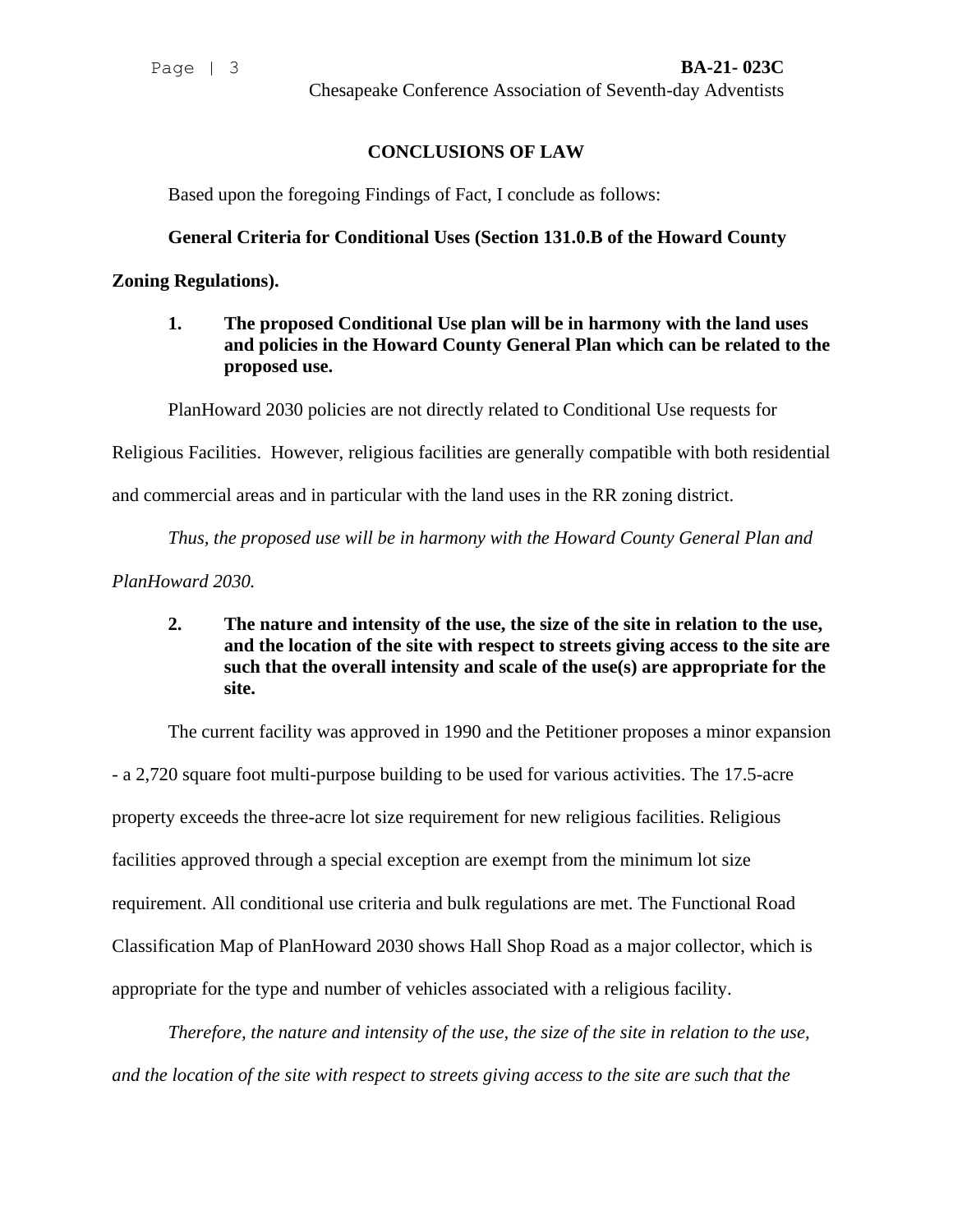*overall intensity and scale of the use is appropriate for the site.*

**3. The impact of adverse effects such as, but not limited to, noise, dust, fumes, odors, intensity of lighting, vibrations, hazards or other physical conditions will not be greater at the proposed site than it would generally be elsewhere in the same zoning district or other similar zoning district.**

Any assessment of a proposed conditional use under these criteria initially recognizes that virtually every human activity has the potential for adverse impact. The test is not whether the proposed uses would have an adverse impact on the neighborhood, but rather whether there are facts and circumstances showing the particular use proposed at the particular location would have any adverse effects greater than those inherently associated with such a conditional use irrespective of its location within the zone. *People's Counsel for Baltimore County v. Loyola College in Maryland*, 406 Md. 54, 956 A.2d 166 (2008); *Schultz v. Pritts*, 291 Md. I, 432 A.2d 1319 (1981); *Mossburg v. Montgomery County*, 107 Md. App. I, 666 A.2d 1253 (1995).

There was no evidence of adverse effects such as dust, fumes, odors, vibrations, or hazards. The proposed multi-purpose building will be located within the original use area approved through BA-89-41E. This building will be located 616 feet from the public road and over 400 feet to the closest residence.

Petitioner has met its burden of presenting sufficient evidence under Section 131.B.0.2 of the Zoning Regulations to establish this proposed use will not have adverse effects on vicinal properties beyond those ordinarily associated with a structure used primarily for religious activities in an RR zoning district.

*Therefore, the impact of adverse effects will not be greater at the proposed site than it would generally be elsewhere in the RR zoning district.*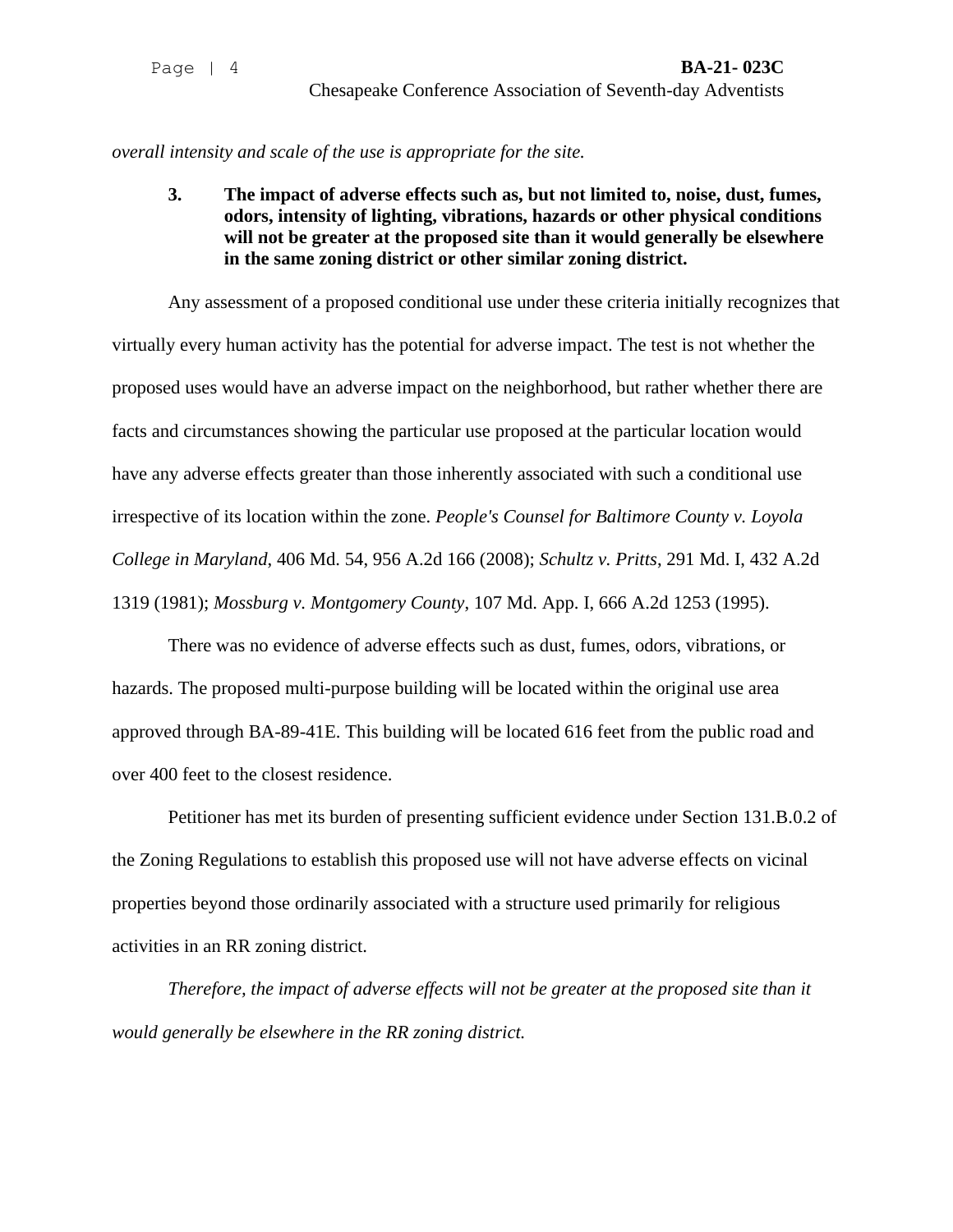**4. The location, nature and height of structures, walls or fences, and the nature and extent of the existing and/or proposed landscaping on the site are such that the use will not hinder or discourage the development and/or use of adjacent land and structures more at the subject site than it would generally elsewhere in the same zoning district or other similar zoning districts.**

The one-story building complies with the 34 foot height maximum in the RR zoning

district and is located 128 feet from the closest property line. The Petitioner is not proposing any new vegetation. The existing wooded areas on the west and south portions of the Property will screen the proposed building from adjacent properties and Hall Shop Road.

*Therefore, the expansion will not hinder or discourage the development and/or use of adjacent land and structures more at the subject site than it would generally elsewhere in the same zoning district or other similar zoning districts.*

**5. The number of parking spaces will be appropriate to serve the particular use. Parking areas, loading areas, driveways and refuse areas will be appropriately located and buffered or screened from public roads and residential uses to minimize adverse impacts on adjacent properties**.

Pursuant to Section 133.0 of the Howard County Zoning Regulations, the off-street parking requirement for religious facilities is 10 spaces per 1,000 square feet of assembly area. The Petitioner is not proposing to increase the assembly area, so no additional parking is required. The refuse area, loading areas, and driveways will not change.

*Thus, the number of parking spaces will be appropriate to serve the particular use. Parking areas, loading areas, driveways and refuse areas will be appropriately located and buffered or screened from public roads and residential uses to minimize adverse impacts on adjacent properties.*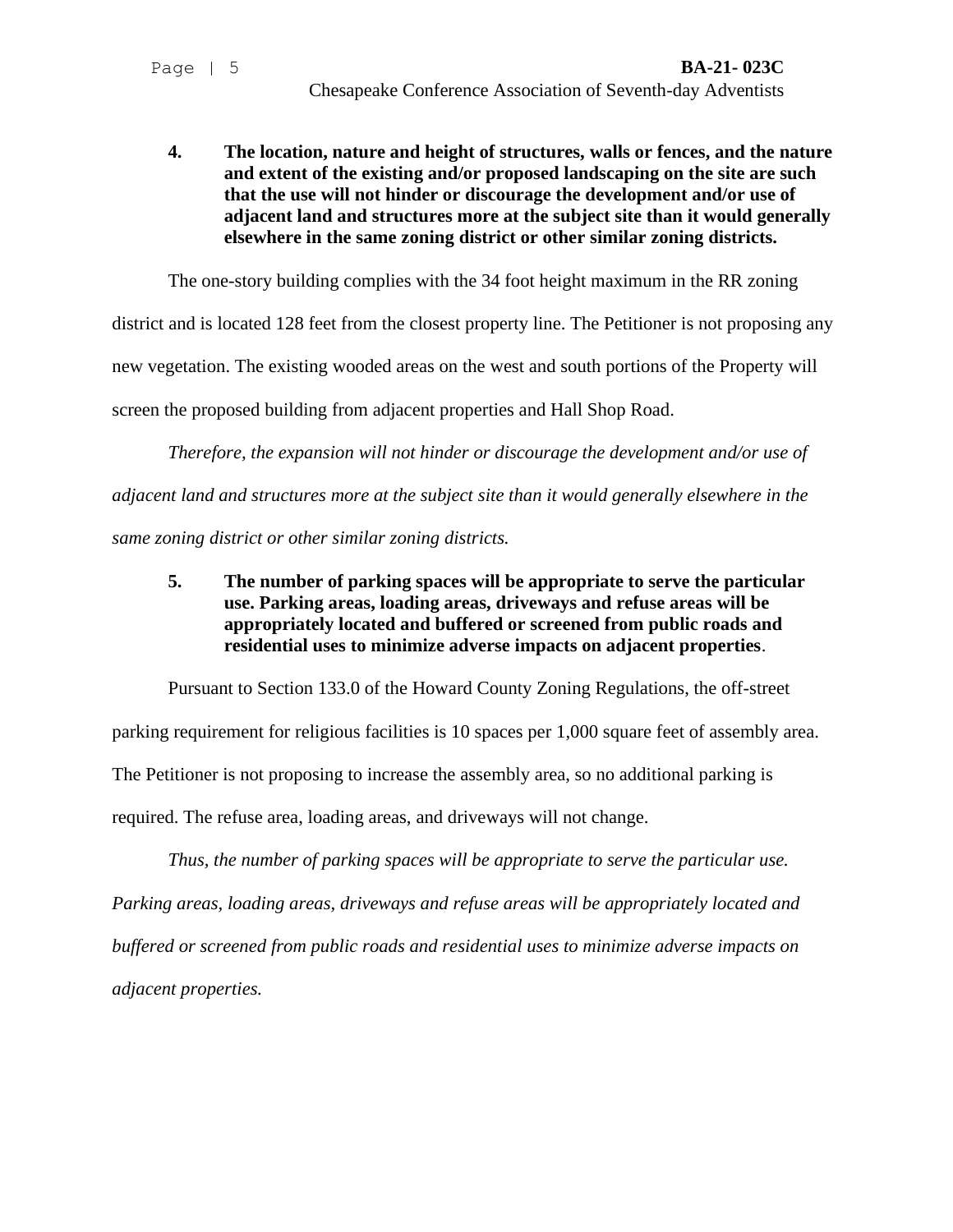**6. The ingress and egress drives will provide safe access with adequate sight distance, based on actual conditions, and with adequate acceleration and deceleration lanes where appropriate. For proposed Conditional Use sites which have driveway access that is shared with other residential properties, the proposed Conditional Use will not adversely impact the convenience or safety of shared use of the driveway.**

The existing ingress/egress drive from Hall Shop Road was approved through SDP-95- 004 and no changes are proposed. The site distance on Hall Shop Road is over 300 feet in both directions. According to the American Association of State Highway and Transportation Official (AASHTO) guidelines, based on an estimated stopping sight distance of 250 feet for a car going 35 miles per hour, the proposed access point on Hall Shop Road appears to provide safe access with adequate stopping sight distance. The development will not share a driveway with other residential properties.

*Thus, I find that this criterion has been met.*

# **7. The proposed use will not have a greater potential for adversely impacting environmentally sensitive areas in the vicinity than elsewhere**.

The proposed structure is located approximately 100 feet from an existing wetland buffer,

130 feet from an existing stream buffer and over 200 feet from an existing stream that are located on the southwest portion of the site. Therefore, the proposed use will not have a greater potential for adversely impacting environmentally sensitive areas in the vicinity than elsewhere.

*Therefore, the proposed use will not have a greater potential for adversely impacting environmentally sensitive areas in the vicinity than elsewhere.*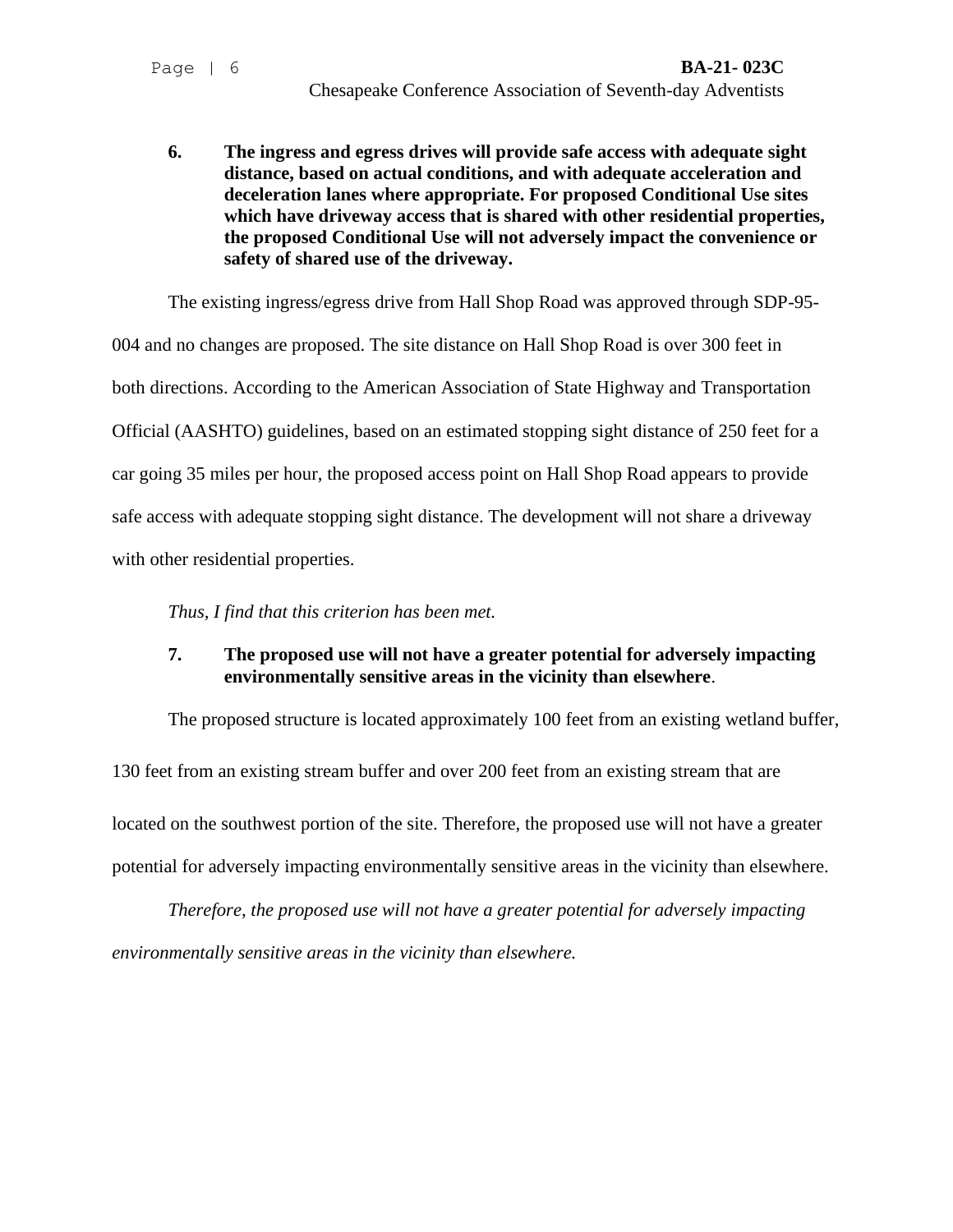### **8. The proposed use will not have a greater potential for diminishing the character and significance of historic sites in the vicinity than elsewhere.**

The closest historic site (HO-920) is over 2,000 feet to the southwest of the subject

property.

*Therefore, the proposed use will not have a greater potential for diminishing the* 

*character and significance of historic sites in the vicinity than elsewhere.*

## **B. Evaluation of the petition according to Section 131.0.N.42 (Specific Criteria for Religious Facility Uses)**

## **1. Lot coverage shall not exceed 25% of the site.**

The existing religious facility was previously approved through BA-89-41E and is

therefore exempt from this requirement. The total lot coverage will be approximately 21,000

square feet or 2.7% of the 17.5-acre property.

*This criterion is met.* 

**2. Structures may be erected to a greater height than permitted in the district in which it is located, provided that the front, side and rear setbacks shall be increased one foot for each foot by which such structure exceeds the height limitation.**

The proposed building is within the 34-foot height maximum.

*This criterion does not apply.*

**3. The access to the facility shall not be on a driveway or private road shared with other uses.**

Access to the facility is not shared with any other uses.

*This criterion is met.* 

**4. The Hearing Authority may approve parking facilities which are accessory to a religious facility,** *and are located on a separate lot***, but do not meet the location requirements of Section 133. O.B. 4.d of the parking regulations by**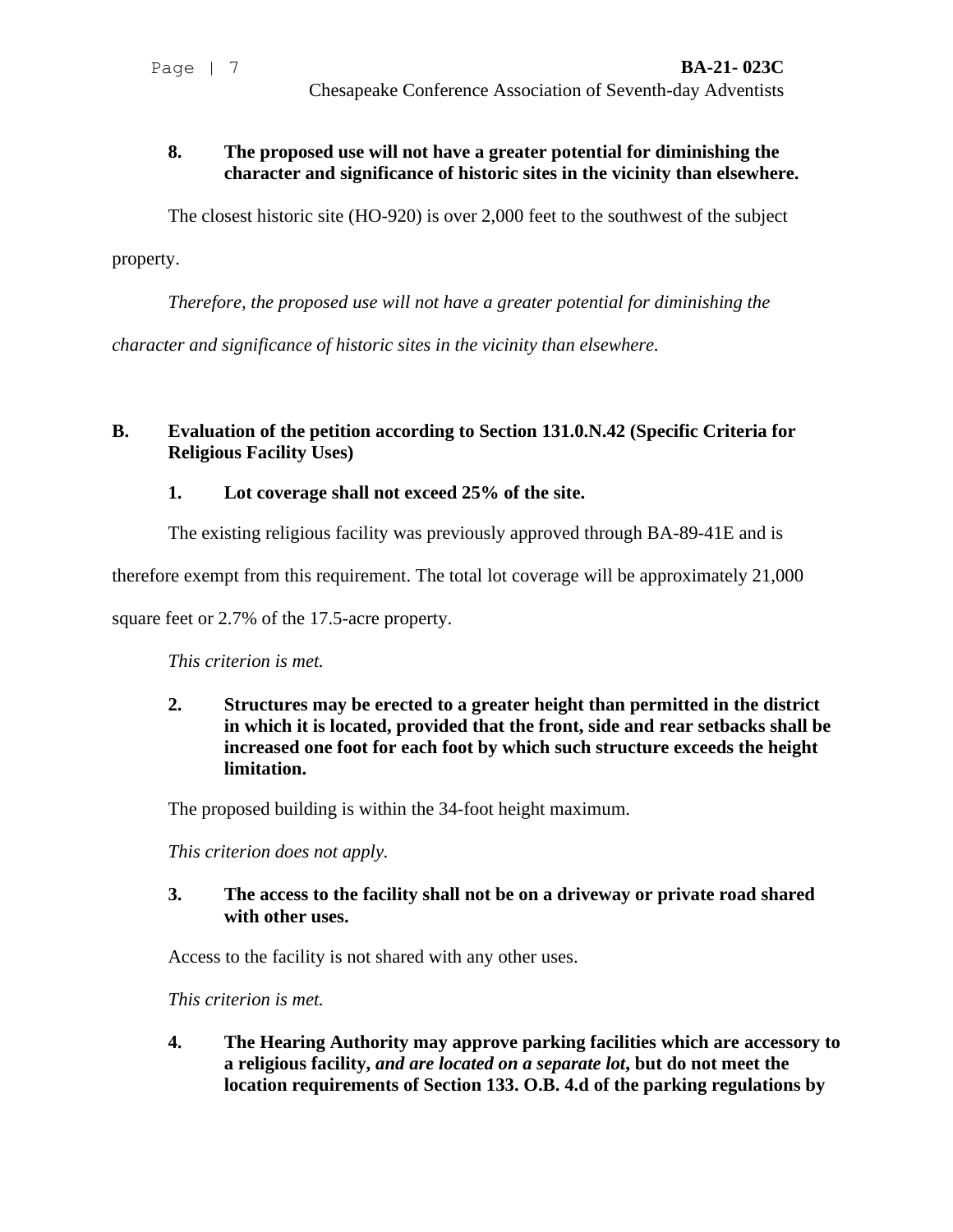**being separated from the religious facility by a public street, if the Hearing Authority finds that the accessory parking facility complies with the following criteria.**

- **a. The accessory parking facility is not separated from the lot containing the principal use by an arterial highway of any category.**
- **b. A pedestrian street crossing connecting the accessory parking facility lot to the principal use lot is provided and is made clearly noticeable to drivers by means of both pavement marking and signs.**
- **c. The pedestrian street crossing is safe, based upon such factors as, but not limited to traffic volume at the times(s) of the use of the accessory parking facility; practical traffic speeds; sight distance; length of the crossing; and adequate markings and signage.**
- **d. The entire pedestrian pathway from the accessory parking facility to the principal religious facility is a durable, paved, no-step path.**

*The existing parking lot is not on a separate lot; therefore, this criterion does not apply*.

### **ORDER**

Based upon the foregoing, it is this 11th day of January 2022, by the Howard County

Board of Appeals Hearing Examiner, **ORDERED**:

That the petition of Chesapeake Conference Association of Seventh-day Adventists to

expand an existing Conditional Use originally granted in BA-89-41E to enlarge an existing

Religious Facility in a RR-DEO (Rural Conservation: Density Exchange Option) Zoning District

by constructing a separate 2,720 square foot multipurpose building, filed pursuant to Section

131.0.N.42 of the Howard County Zoning Regulations, is hereby **GRANTED**.

Provided, however, that the conditional uses shall be conducted in conformance with and shall apply only to the uses described in the petition and depicted on the Conditional Use Plan dated July 13, 2021, and not to any other activities or uses.

[signature next page]